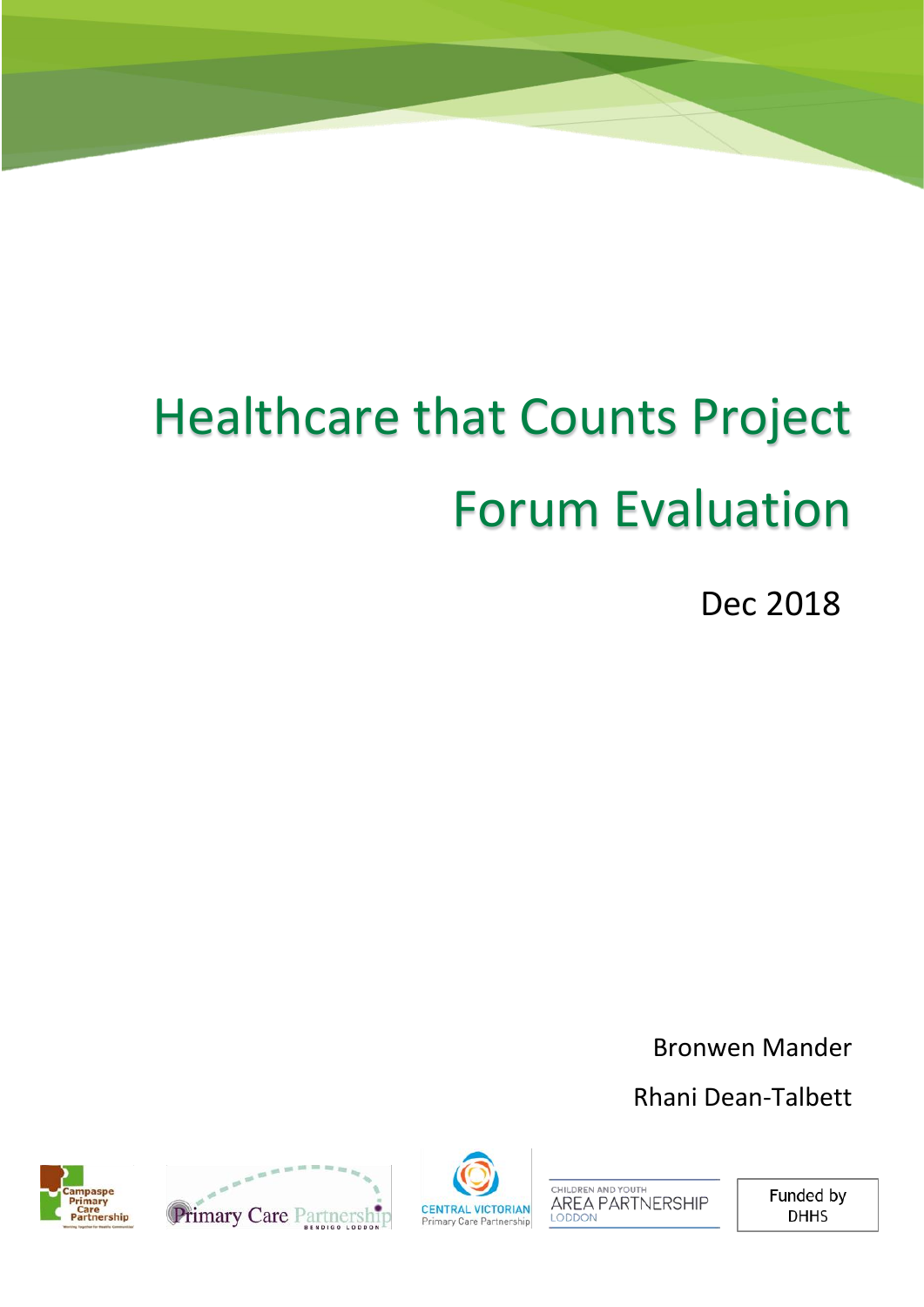# Contents

| 1. |     |                                                                                       |
|----|-----|---------------------------------------------------------------------------------------|
| 2. |     |                                                                                       |
| 3. |     |                                                                                       |
|    |     |                                                                                       |
|    |     |                                                                                       |
|    |     |                                                                                       |
|    |     |                                                                                       |
|    |     |                                                                                       |
|    | 3.3 |                                                                                       |
|    |     |                                                                                       |
|    |     | Table 3. Requests for support to implement the framework and improve services for     |
| 4. |     |                                                                                       |
| 5. |     |                                                                                       |
|    |     |                                                                                       |
| 6. |     |                                                                                       |
| 7. |     |                                                                                       |
|    |     | Appendix 1. Requests for support from attendees who completed the evaluation form  10 |
|    |     | Appendix 2. Other comments from attendees who completed the evaluation form 11        |
|    |     |                                                                                       |
|    |     |                                                                                       |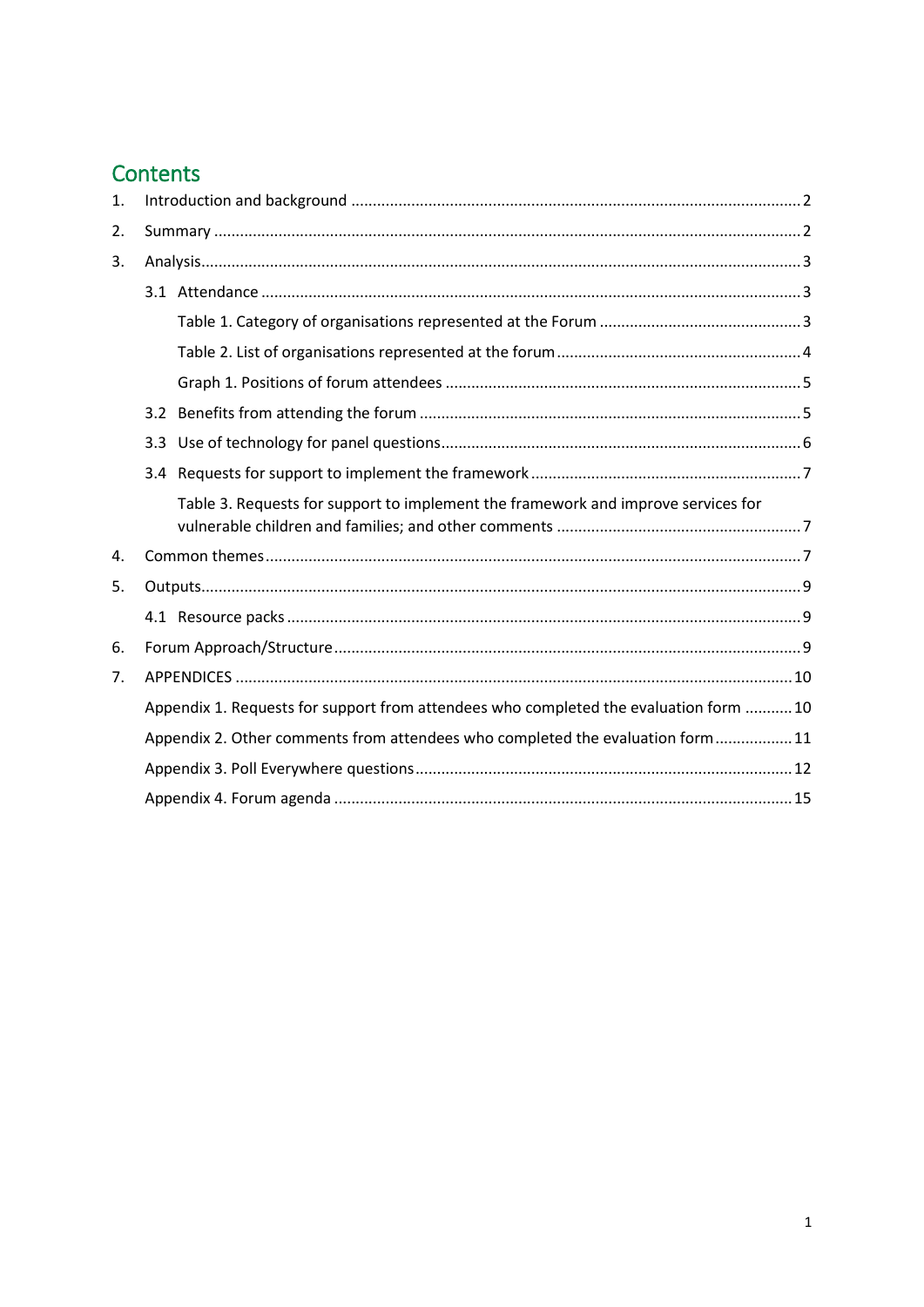# <span id="page-2-0"></span>1. Introduction and background

*Healthcare that Counts* provides the system framework to identify actions to guide health services to identify and respond early to protect children from harm, incorporating the child safe standards.

Some health services have good practice and considerable experience in implementing aspects of the framework with the release of the *Child Safe Standards* (2016). However, many are not aware of the framework, nor the requirements to fully implement it.

Whilst the scope of the HCTC Loddon area project covers six organisations, we are committed to the building of staff expertise and organisational capacity in identifying and responding to vulnerable children and families across the broader Loddon area. Thus, this forum supported the intention of the *Roadmap for Reform: strong families, safe children* on early intervention, prevention and sharing responsibility.

The forum aimed to bring together executives and managers from a diverse range of health services and Department of Health and Human Services (DHHS) representatives from across the Loddon area, to share and spread knowledge and identify challenges and issues; and to demonstrate how the *Healthcare that Counts* framework supports the implementation of the Child Information Sharing Scheme and the *Child Safe Standards*.

Health services across the Loddon area were identified and invitations sent to managers and executives.

The Project Coordinators were supported by the project Working Group and Steering Committee to plan and organise the forum. DHHS representatives provided invaluable input, notably Fiona Gallagher, Senior Program Officer Child Health and Wellbeing Community Based Health Policy and Programs and Sarah Bysouth, Acting Manager for DHHS's Population Health and Community Wellbeing Loddon Area North Division.

The forum was held at Fortuna Villa, Bendigo.

### <span id="page-2-1"></span>2. Summary

Objectives of the forum were largely met, as follows:

- Bring together health service executive and quality services managers from a diverse range of health services with DHHS representatives from across the Loddon area.
- Highlight the responsibility of primary health services in responding to vulnerable children and their families.
- Demonstrate the impacts on vulnerable children and families when indicators are overlooked and how early identification and effective response can change long term outcomes to children at risk of child abuse and neglect.
- Canvass the challenges and issues related to identifying and responding to vulnerable children and families and reporting children at risk.
- Build understanding of referral pathways and how health services can better work with Child Protection and Family FIRST.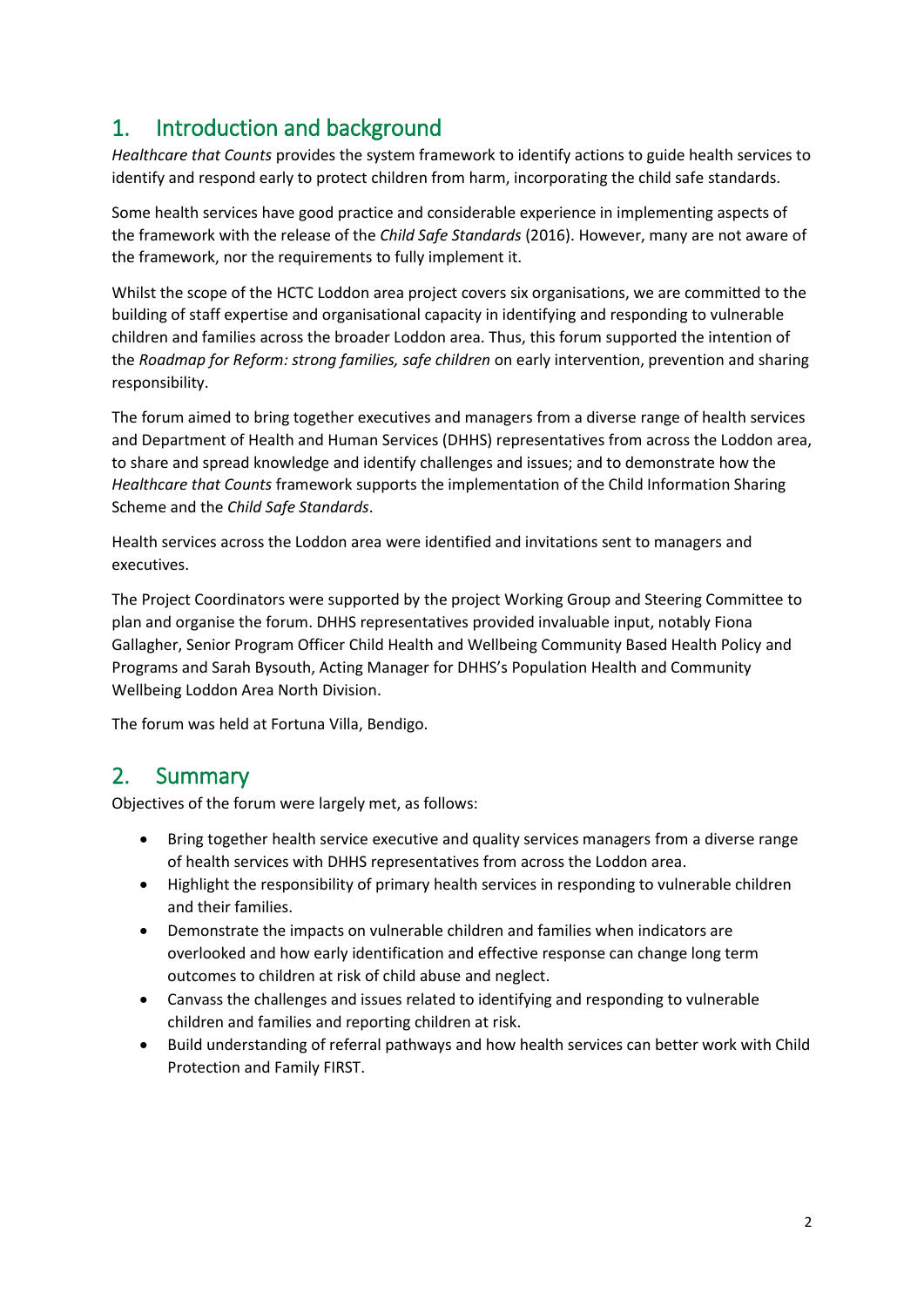The forum met most of its expectations in the following way:

- The number of attendees was within the anticipated range (40-60 attendees).
- Attendees represented a range of organisations across the Loddon area.
- Feedback indicated that the forum was highly successful in improving people's understanding of the *Healthcare that Counts* Framework and their roles within it.
- Speakers were of a high calibre and highly regarded.

The forum did not meet expectations in the following way:

- Despite the forum targeting executive and managerial levels, only half of the attendees were in this category.
- Only a third of attendees were from health services.

### <span id="page-3-1"></span><span id="page-3-0"></span>3. Analysis

### 3.1 Attendance

Fifty-six people attended the forum, representing 25 organisations across the Loddon area: Bendigo (26), Boort (2), Castlemaine (4), Echuca (7), Heathcote (1), Kyabram (1), Kyneton (5), Melbourne (5), Rochester (3), unknown (2).

| CATEGORY OF ORGANISATIONS REPRESENTED | No.                      | <b>PERCENTAGE</b> |
|---------------------------------------|--------------------------|-------------------|
| <b>Aboriginal Co-operative</b>        | $\mathbf{1}$             | 2%                |
| <b>Community and Learning Centre</b>  | 1                        | 2%                |
| <b>Community Health</b>               | 8                        | 14%               |
| <b>Family Services</b>                | 1                        | 2%                |
| <b>Hospital</b>                       | 5                        | 9%                |
| <b>Integrated Health</b>              | 4                        | 7%                |
| <b>Local Government</b>               | 5                        | 9%                |
| Local learning and employment network | 1                        | 2%                |
| <b>Non-Government Organisation</b>    | 7                        | 13%               |
| <b>Primary Care Partnership</b>       | 6                        | 11%               |
| <b>Rural Health Service</b>           | $\overline{\mathcal{L}}$ | 4%                |
| <b>Sexual Assault Service</b>         | 1                        | 2%                |
| <b>Victorian Government</b>           | 14                       | 25%               |
| Total                                 | 56                       | 100%              |

#### <span id="page-3-2"></span>Table 1. Category of organisations represented at the Forum

One third (19) attendees were from health services (Table 1). DHHS was represented by 11 people. The three Primary Care Partnerships within the Loddon area were also represented. See Table 2.

Forty nine percent of attendees were at executive or management level in their organisations. See Graph 1. Only two CEOs attended the forum.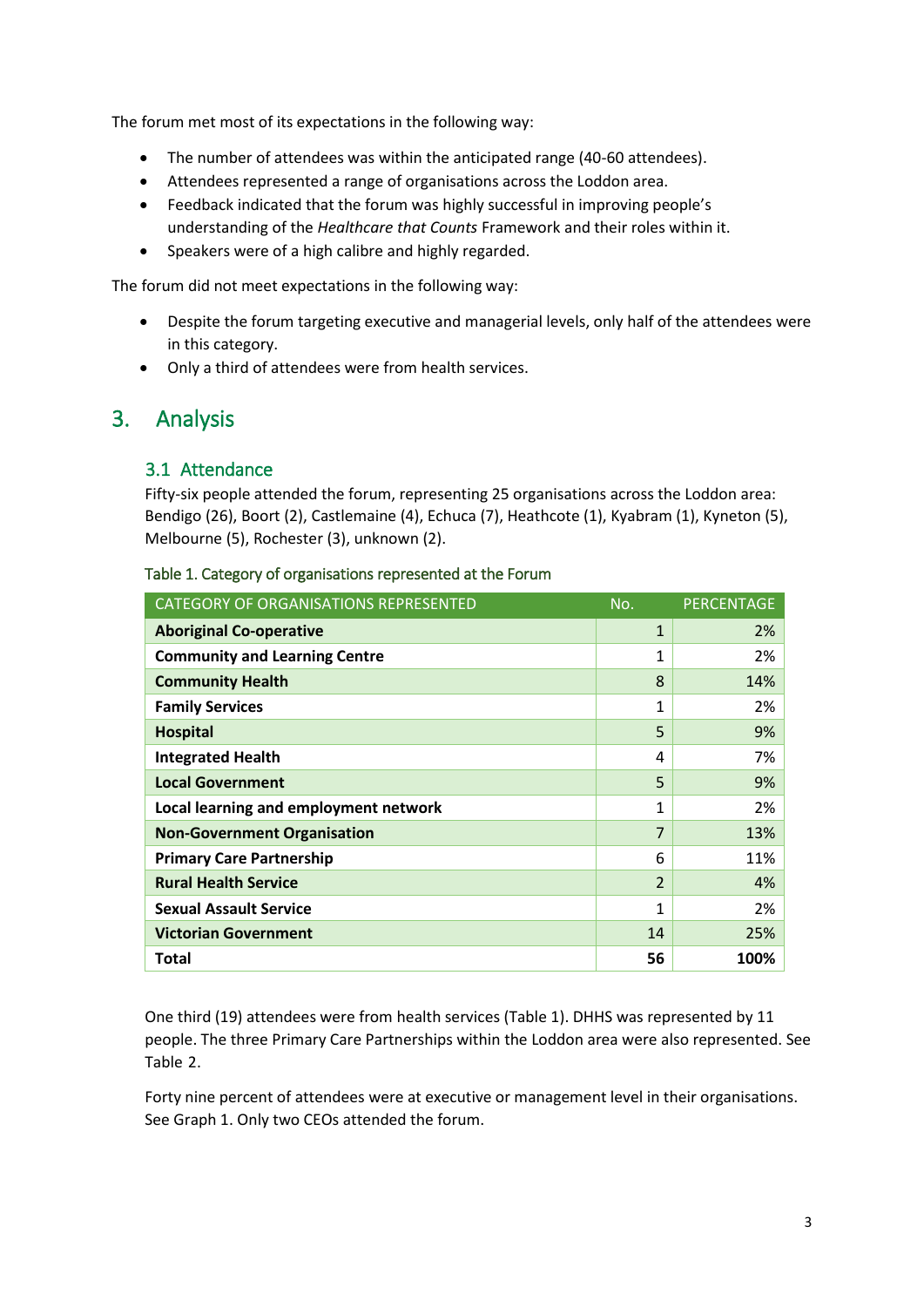| <b>ORGANISATION</b>                                                     | <b>SUBURB</b>                                            | No.            |
|-------------------------------------------------------------------------|----------------------------------------------------------|----------------|
| <b>Anglicare Victoria</b>                                               | <b>Bendigo</b>                                           | $\mathbf{1}$   |
| <b>BCHS - North Central Victoria Family Services</b><br><b>Alliance</b> | Bendigo                                                  | $\mathbf{1}$   |
| <b>Bendigo and District Aboriginal Co-operative</b>                     | <b>Bendigo</b>                                           | $\mathbf{1}$   |
| <b>Bendigo Community Health Services</b>                                | Bendigo                                                  | 4              |
| <b>Bendigo Health</b>                                                   | Bendigo                                                  | 3              |
| <b>Bendigo Loddon PCP</b>                                               | Bendigo                                                  | $\overline{2}$ |
| <b>Boort District Health</b>                                            | <b>Boort</b>                                             | $\overline{2}$ |
| <b>Campaspe Cohuna LLEN</b>                                             | Echuca                                                   | $\mathbf{1}$   |
| <b>Campaspe Primary Care Partnership</b>                                | Rochester                                                | $\overline{3}$ |
| <b>Campaspe Shire Council</b>                                           | Echuca                                                   | 3              |
| <b>Campaspe Youth Partnerships</b>                                      | Kyabram                                                  | $\mathbf{1}$   |
| <b>Castlemaine District Community Health</b>                            | Castlemaine                                              | $\overline{2}$ |
| <b>CatholicCare Sandhurst</b>                                           | Bendigo                                                  | $\overline{2}$ |
| <b>Central Victorian Primary Care Partnership</b>                       | Castlemaine                                              | $\mathbf{1}$   |
| <b>Cobaw Community Health</b>                                           | Kyneton                                                  | $\mathbf{1}$   |
| <b>Department of Education and Training</b>                             | Bendigo                                                  | 3              |
| <b>Department of Health and Human Services</b>                          | Castlemaine (1) Bendigo (5)<br>Melbourne (3) Unknown (2) | 11             |
| <b>Echuca Regional Health</b>                                           | Echuca                                                   | 3              |
| Haven; Home, Safe                                                       | <b>Bendigo</b>                                           | $\overline{4}$ |
| <b>Heathcote Health</b>                                                 | Heathcote                                                | $\mathbf{1}$   |
| <b>Kyneton District Health</b>                                          | Gisborne                                                 | $\mathbf{1}$   |
| <b>Loddon Campaspe Centre Against Sexual Assault</b>                    | Kyneton                                                  | $\mathbf{1}$   |
| <b>Macedon Ranges Shire Council</b>                                     | Kyneton                                                  | $\overline{2}$ |
| <b>MacKillop Family Services</b>                                        | Melbourne                                                | $\mathbf{1}$   |
| <b>Royal Children's Hospital</b>                                        | Melbourne                                                | $\mathbf{1}$   |
|                                                                         |                                                          | 56             |

<span id="page-4-0"></span>Table 2. List of organisations represented at the forum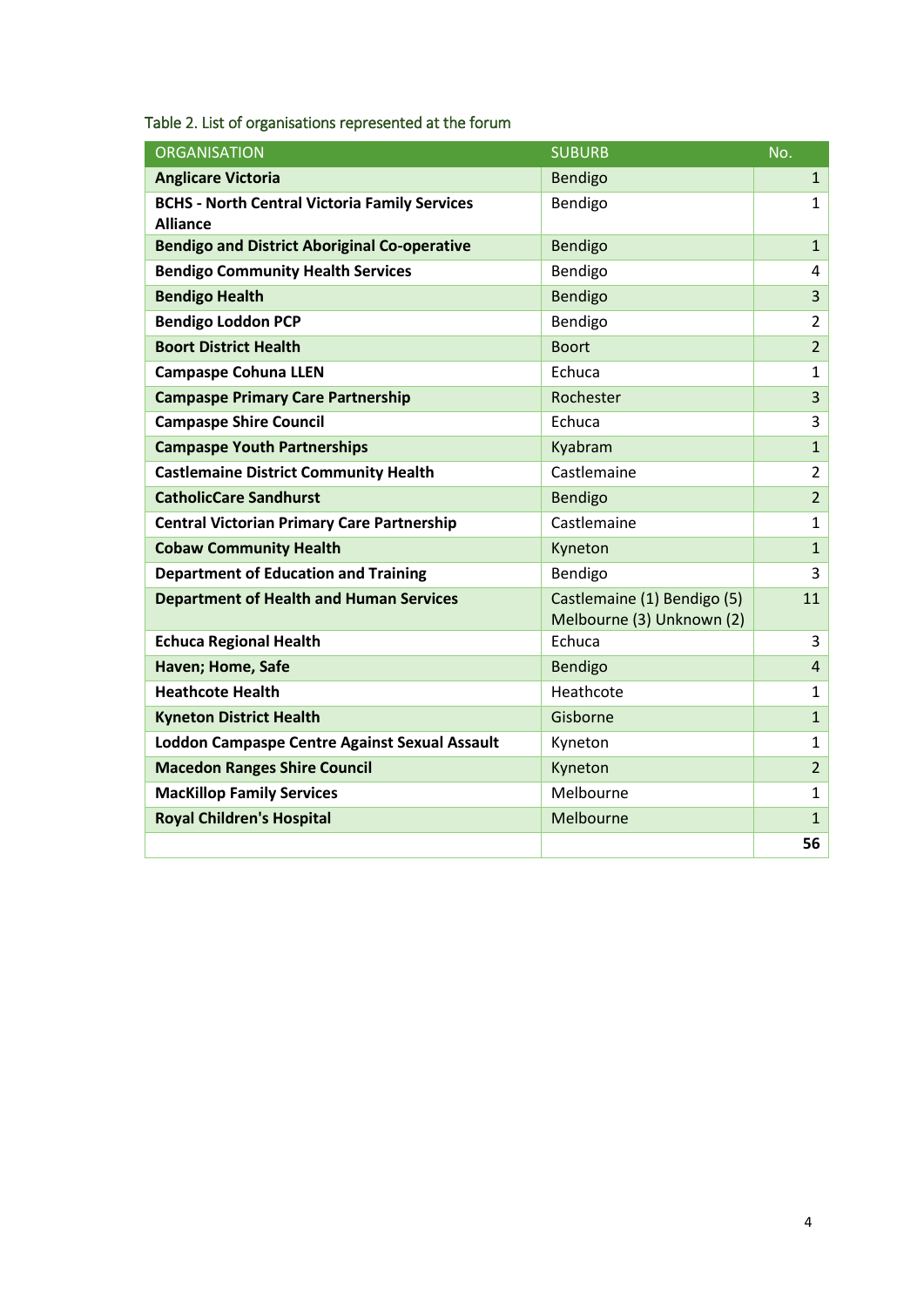#### Graph 1. Positions of forum attendees

<span id="page-5-0"></span>

### <span id="page-5-1"></span>3.2 Benefits from attending the forum

Less than half (45%) of the attendees completed the forum evaluation form.

Feedback indicated that the forum was highly successful in improving people's understanding of their responsibilities under the framework and how health services can better work with Child Protection and Child FIRST (see Questions 1 and 2 below). It is noted that 16 percent of respondents did not gain improved understanding of their responsibilities (Question 1). One attendee noted that this was because s/he already had a good understanding.

One hundred percent of respondents felt inspired to identify barriers and enablers to implementing the *Healthcare that Counts* framework in their organisation (Question 3).

A fewer number (72 percent) believed their understanding of the importance of cultural safety and inclusive practice in supporting vulnerable children and their families had improved (Question 4).

All respondents but one (94 percent) found the panel format engaged them in discussion around identifying and responding to vulnerable children and their families (Question5).

Respondents highly praised the calibre and presentations of the speakers (Appendix 2).

*Note that some respondents did not answer some questions. Percentage are based on the number of responses to each question.*

**Q1. Did today's sessions increase your understanding of your responsibilities under the**  *Healthcare that Counts* **Framework?**

| Yes    | , 1 | 2 A % |
|--------|-----|-------|
| N٥     |     | 16%   |
| Unsure |     |       |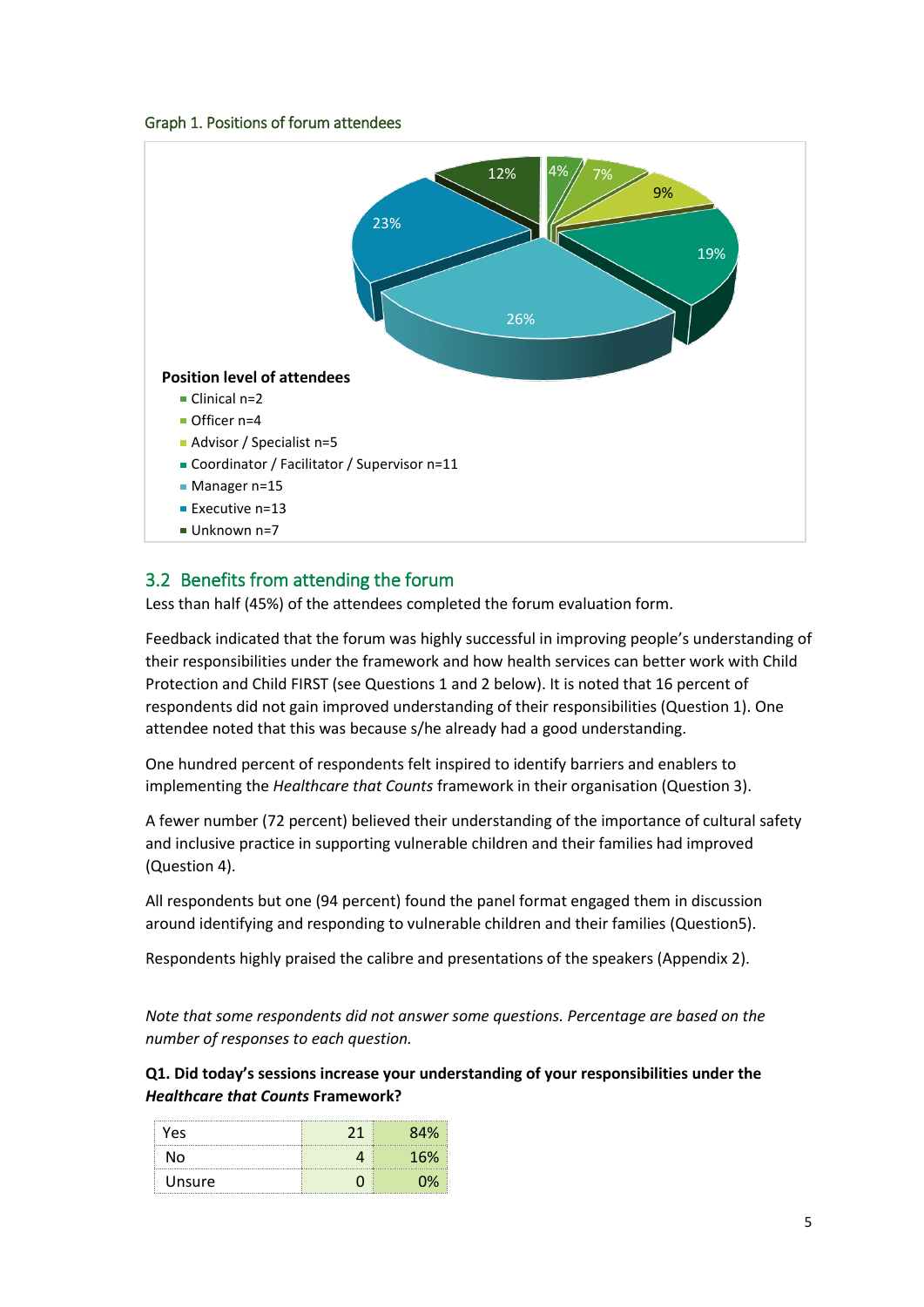**Q2. Has this forum improved your understanding of how health services can better work with Child Protection and Child FIRST to support vulnerable children and their families?**

| Yes    | 22 |  |
|--------|----|--|
| N٥     |    |  |
| Unsure |    |  |

**Q3. Has this forum inspired you to identify barriers and enablers to implementing the**  *Healthcare that Counts* **framework in your organisation?**

| Yes    | 74 | 100% |
|--------|----|------|
| N٥     |    |      |
| Unsure |    |      |

**Q4. Has this forum improved your understanding of the importance of cultural safety and inclusive practice in supporting vulnerable children and their families?**

| Yes    | 18 | 72% |
|--------|----|-----|
| N٥     |    | 12% |
| Unsure |    | 16% |

**Q5. Did the panel format engage you in discussion around identifying and responding to vulnerable children and their families?**

| Yes.   | 23 | 96% |
|--------|----|-----|
| N٥     |    | 1%. |
| Unsure |    | ገሟ  |

### <span id="page-6-0"></span>3.3 Use of technology for panel questions

Poll Everywhere, a web-based, interactive audience response system, was purchased on a onemonth subscription to facilitate audience participation throughout the forum. The system allows the audience to submit questions using mobile devices and to vote on others' submissions. Questions that raised the highest number of votes were put to the panel during the one-hour session. The aim was to streamline questions and to empower more of the audience to participate in the process. The audience was also invited to contribute from the floor during the panel session.

Questions were asked on Poll Everywhere by 15 people. Fifteen respondents found Poll Everywhere made it easier to ask a question whilst ten people said it didn't or they did not ask a question. From these figures, it is difficult to assess the success of Poll Everywhere across the 56 attendees in improving people's ability to ask questions.

See Appendix 3 for questions raised by attendees on Poll Everywhere.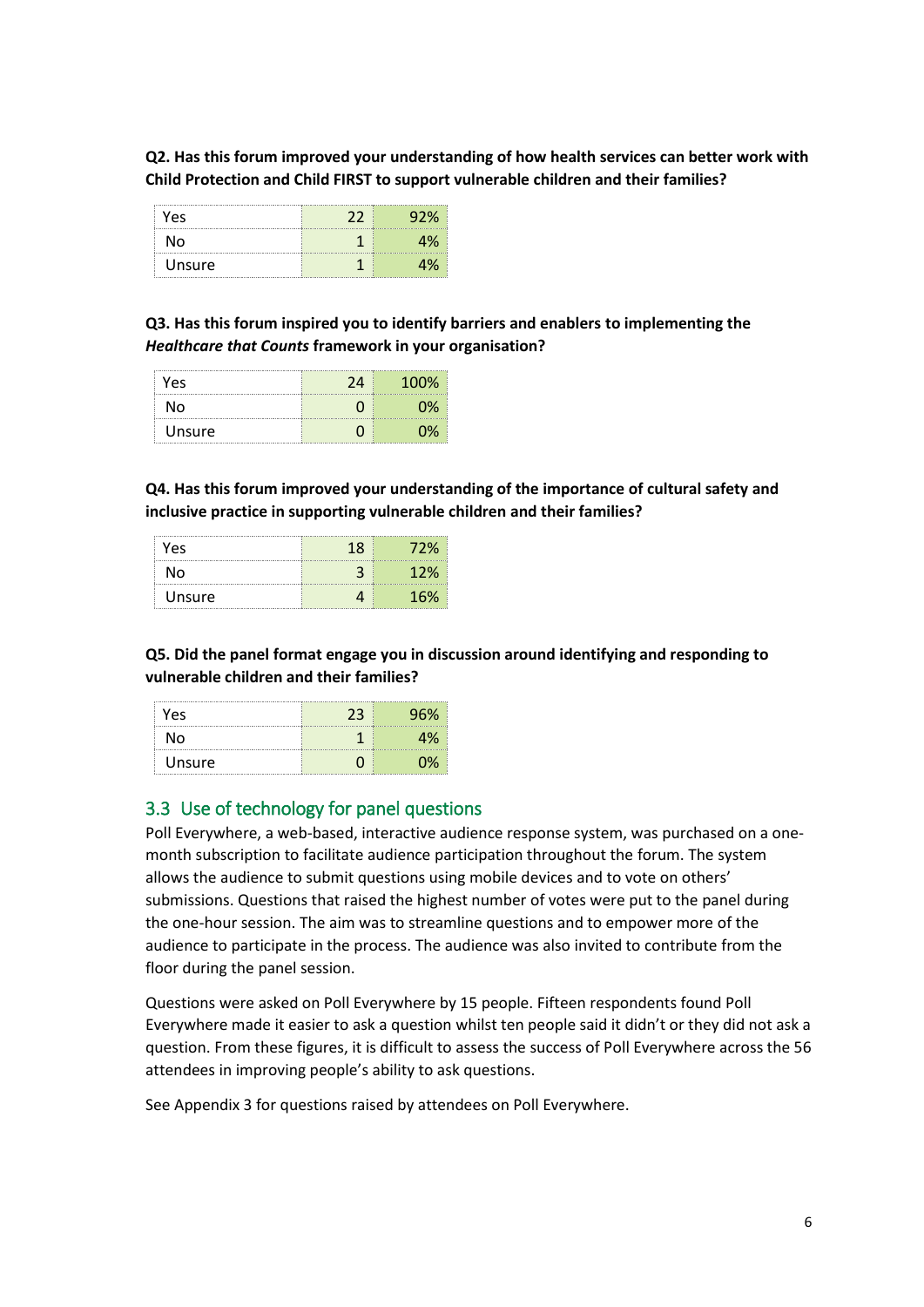#### **Q6. Did Poll Everywhere make it easier for you to ask a question of the panel?**

| Yes                   | 15 | 50% |
|-----------------------|----|-----|
| N٥                    |    | በ%  |
| Unsure                |    | ነሧ  |
| $N/A - I$ did not ask |    |     |
| a question of the     | 10 | 40% |
| panel                 |    |     |

### <span id="page-7-0"></span>3.4 Requests for support to implement the framework

For the questions on supports required to implement the framework, a range of responses were received. Table 2 categorises the responses that are listed in Appendix 1. The most common request was for professional development. Some expressed the need for internal, external and ongoing or periodic communication and collaboration.

### <span id="page-7-1"></span>Table 3. Requests for support to implement the framework and improve services for vulnerable children and families; and other comments

| <b>CATEGORIES</b>                                       | No.                      |
|---------------------------------------------------------|--------------------------|
| Training / capacity building / professional development | 6                        |
| Communication                                           | 4                        |
| <b>Collaboration</b>                                    | 3                        |
| <b>Funding</b>                                          | 3                        |
| <b>Information sharing</b>                              | 3                        |
| <b>Child protection</b>                                 | $\overline{\mathcal{L}}$ |
| Leadership                                              | $\overline{2}$           |
| <b>Resources</b>                                        | $\overline{2}$           |
| <b>Service mapping</b>                                  | $\overline{2}$           |
| <b>Systems</b>                                          | $\overline{\mathcal{L}}$ |
| <b>Trauma informed</b>                                  | $\overline{\phantom{a}}$ |
| <b>Access to Family Service Workers</b>                 | 1                        |
| Children who fell through the gaps                      | $\mathbf{1}$             |
| Data collection                                         | 1                        |
| <b>Local links</b>                                      | $\mathbf{1}$             |
| Out of home care / trauma informed practice             | 1                        |

### <span id="page-7-2"></span>4. Common themes

Several common themes were emphasised throughout the day.

### **Protecting children is a shared responsibility**

Child safety is a shared commitment and therefore responsibility for protecting vulnerable children is shared across the service system. Vulnerable families often access health services before other universal services so there is a real opportunity for health services to identify vulnerable children and families. Health practitioners need to be attuned to indicators of risk and vulnerability and to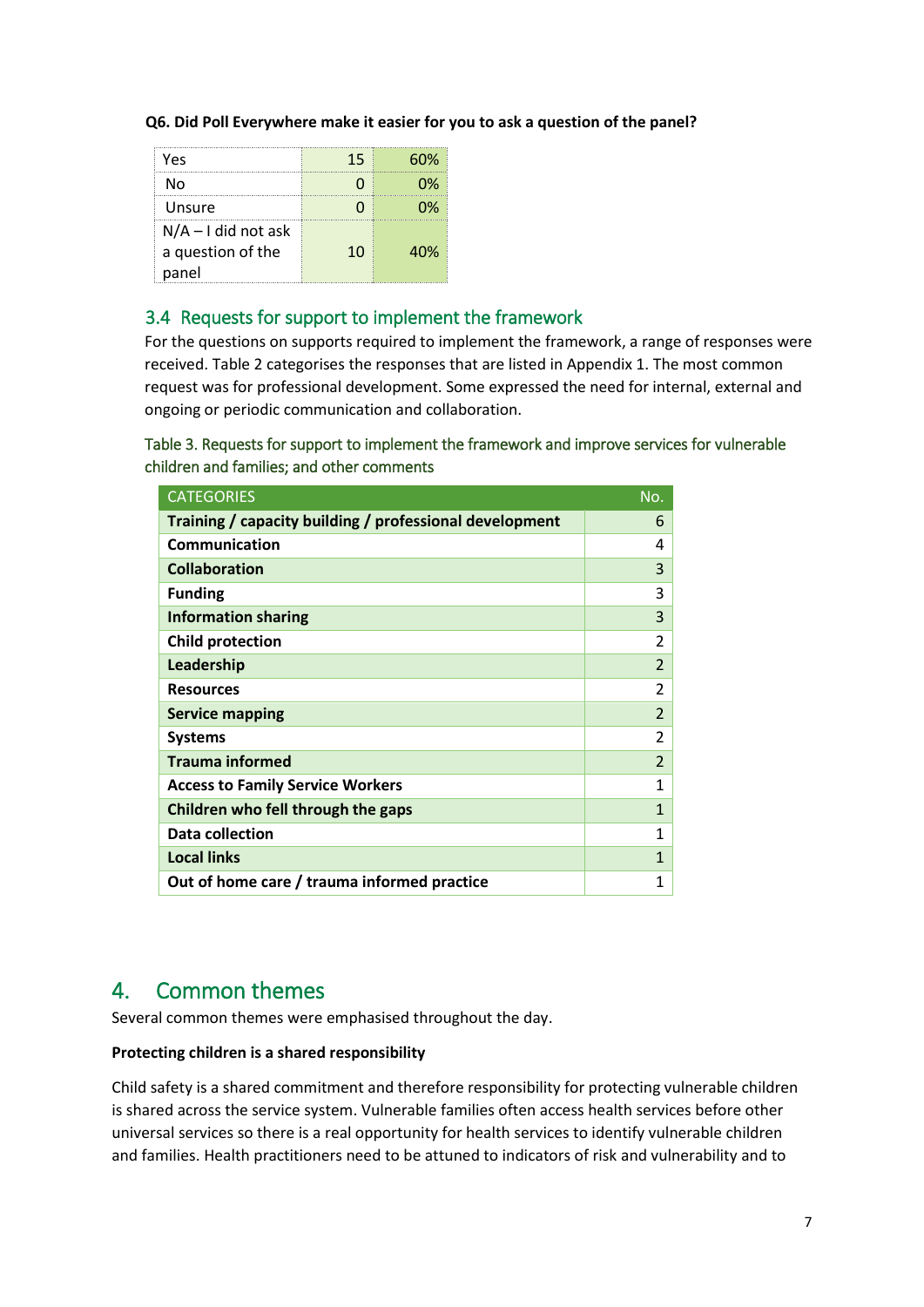recognise the lived experience of children, seeing the world through the child's eyes. This requires a mindset shift, to recognise that children have a right to have their voices heard.

### **Connected and joined up responses are vital**

Services often work in parallel isolation, meaning that vulnerable families must re-tell their story, that providers have only partial information or, worse, families miss out on vital support services. This is particularly so in regional and rural areas where there is great distance, isolation and/or lack of services. Therefore, the provision of wrap around services requires coordinated efforts at a local and broader level. Collaboration and information sharing are vital so that vulnerable families do not slip through the gaps and can get the support they need.

### **Cultural safety is imperative when addressing vulnerability**

Vulnerability particularly impacts Aboriginal young people. Active engagement with Aboriginal and Torres Strait Islander communities can assist in reducing barriers to creating welcoming environments that are responsive to their needs. There needs to be genuine respect for Aboriginal community and culture, driven by leadership and commitment at the highest levels within an organisation.

### **Information sharing is a critical factor**

We need to share information to keep children safe. We need to share information across the service system, within organisations, between health services and between health services and Child Protection. Health services often have access to information that no other service will have which can assist Child Protection in building a case for investigation. The Child Information Sharing Scheme is providing a shared language and increased channels for prescribed services to share information to protect vulnerable children.

### **Strong governance is fundamental**

Strong governance is fundamental to implementing the HCTC framework and improving healthcare for vulnerable children. CEOs and Boards are responsible for ensuring clinical governance systems and protocols are in place; and for supporting their workforce to enable early identification and response to vulnerability, including building workforce capability. Strong leadership includes being familiar with the latest evident and best practice relating to identifying and responding to vulnerable children and families, understanding the challenges in providing services to these groups, and guiding and facilitating organisational change that will improve strategies and services.

### **How to recognise a vulnerable child**

Health professionals have an obligation to listen, understand and act. Children will keep testing practitioners to see if they can tolerate their story. 'Difficult' behaviours are often indicators of trauma so being trauma informed is important; many vulnerable families are impacted by transgenerational and intergenerational trauma. Health professionals have a responsibility to maintain and update their competency to recognise and respond early to vulnerability.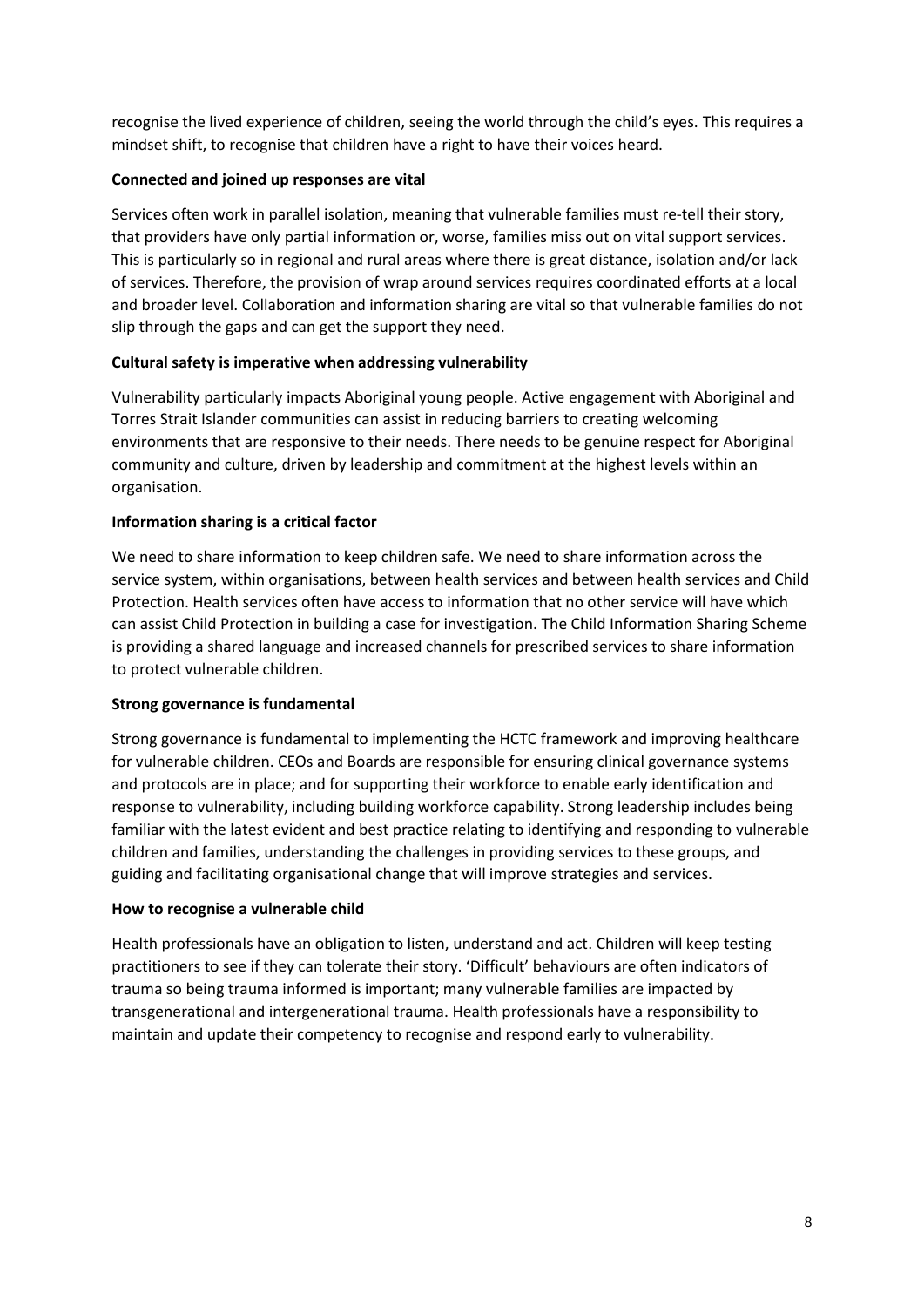### <span id="page-9-1"></span><span id="page-9-0"></span>5. Outputs

### 4.1 Resource packs

Resource packs were provided to all guests which included the following items:

- Forum agenda
- Evaluation form
- *Healthcare that Counts* framework and summary of its alignment with the *Child Safe Standards*
- Healthcare that Counts Project summary with Project Coordinator contact details
- *Orange Door Rollout Action Plan 2017-2020 Summary*
- Child Information Sharing Scheme on a page
- Child Information Sharing Scheme flow chart
- Case study Latrobe Regional Hospital's approach to adopting trauma informed practice
- A *step-by-step guide to making a report to Child Protection and Child FIRST* with localised contact details
- *How do the information sharing schemes work together?* overview
- *Reporting concerns about children or young people: a guide for professionals*

### <span id="page-9-2"></span>6. Forum Approach/Structure

The forum commenced with a Welcome to Country by a local Dja Dja Wurrung person and was opened by Anne Congleton, Deputy Secretary, North Division, DHHS. The forum engaged respected industry leaders and experts in their fields as guest speakers to present on the following topics: the importance of the *Healthcare that Counts* framework and its relevance to improved healthcare for vulnerable children; information and insight into the Child Protection system in Victoria complete with local data; examples of cultural safety and inclusive practice in a local mainstream health organisation; and compelling examples of the tragic consequences for vulnerable children when there are gaps in the service system, highlighting the need for intersectoral collaborative practice. A-short presentation was given on the Healthcare that Counts Project in Loddon, which was followed by a panel discussion incorporating the four key speakers with questions submitted by the audience. Lunch was served upon completion allowing time for guests and presenters to network. The forum agenda is included as Appendix 4.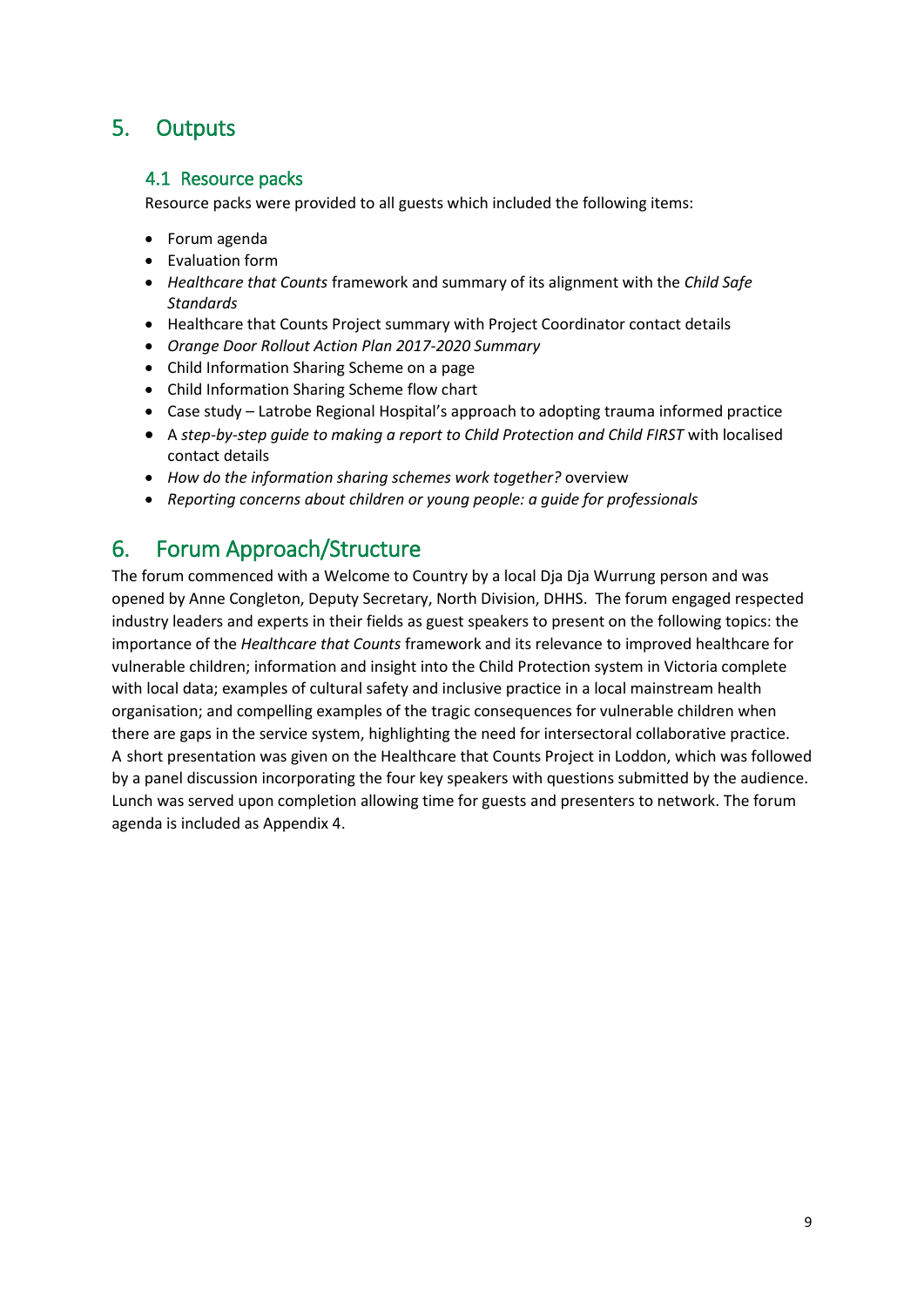# <span id="page-10-0"></span>7. APPENDICES

### <span id="page-10-1"></span>Appendix 1. Requests for support from attendees who completed the evaluation form

#### **Q7. What support(s) do you think your organisation may need to implement the framework and improve services for vulnerable children and families?**

Professional development resources - e-training & face to face.

More formal service map and referral pathways.

Staff education.

Need for visionary leadership.

A clear understanding of who is to mandatory report.

Further community consultation with ACCOs and community in working together.

Staff and systems around the MARAM / Information Sharing Victoria. Funding to implement the information sharing.

Keep it on the agenda across the region. Continue the conversation.

Collaborative call to/commitment in Loddon area.

More training for clinicians on the floor.

Service mapping.

Data collection.

Works in progress.

Training/capacity building (cost/time/availability).

Systems (e.g. Medicare) to better support vulnerable and complex children and families.

MOU of priority of out of home care / trauma informed practice.

Funding.

Access to FSW - local service has six-month waitlist.

Training in the use of frameworks.

Systems to join up.

Continue communications.

As the HCTC project lead, I consistently experience barriers with the social services team who believe that it is 'not appropriate share information they know with other providers across the health service.

Increased funding/resources.

Link to VFPMS for health services to utilize.

CEO engagement to adopt child safety as shared responsibility.

Child protection engagement with health services.

HCTC presentations to health service board meetings.

Local linkages to childcare for vulnerable families.

Education and communication re: trauma informed care and information sharing.

Shifting focus to not just health.

Disseminating info on framework within our organisational teams.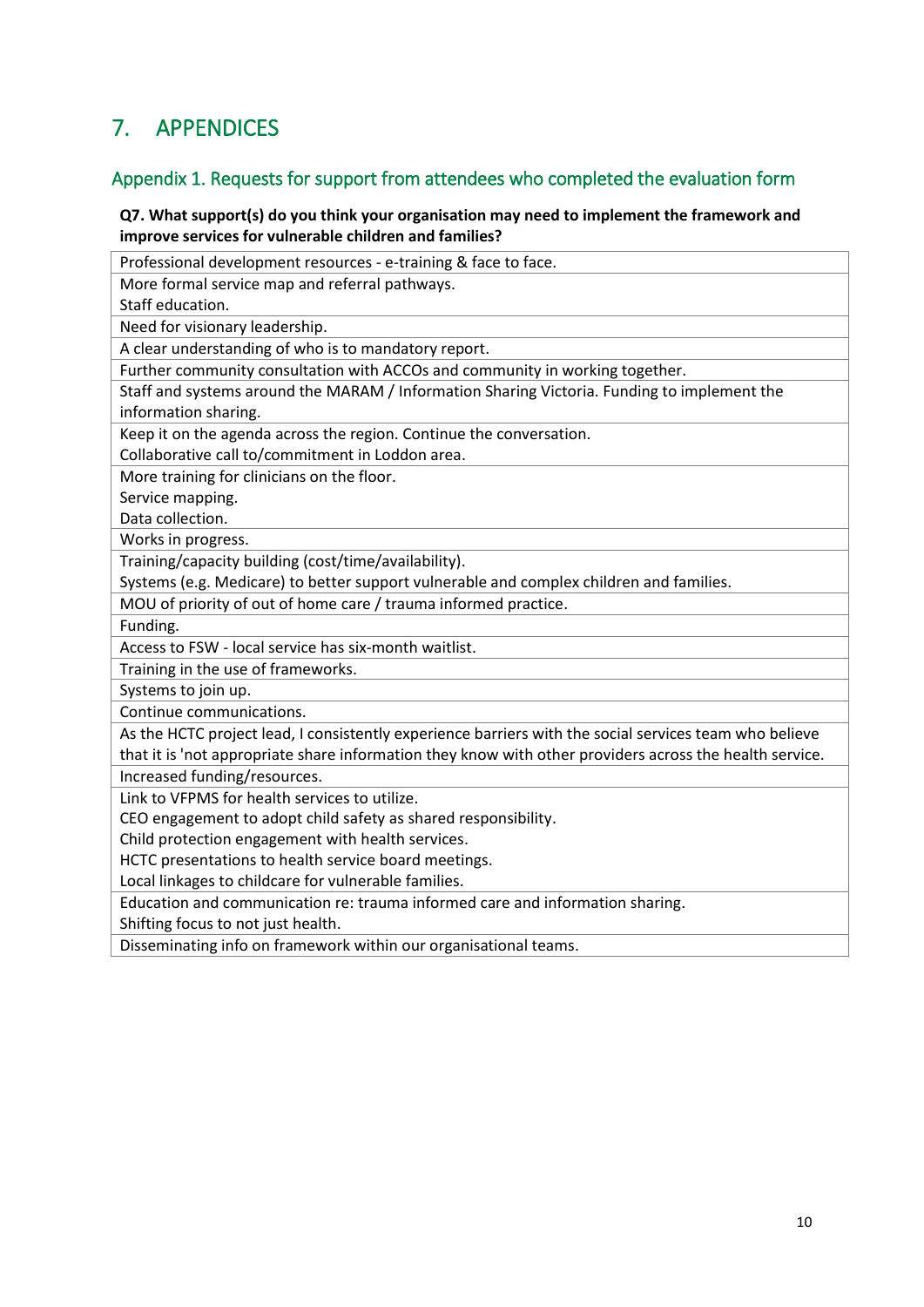# <span id="page-11-0"></span>Appendix 2. Other comments from attendees who completed the evaluation form

### **8. Any other comments**

| Fantastic relevant speakers.                                                                           |
|--------------------------------------------------------------------------------------------------------|
| Well done.                                                                                             |
| Terrific, relevant speakers.                                                                           |
| Great success.                                                                                         |
| Need to meet bi-annual to check on framework implementation.                                           |
| Great day!                                                                                             |
| Great speakers and topics.                                                                             |
| Awesome venue.                                                                                         |
| Disappointed that you didn't power through all the questions. You only got through 2/3/4.              |
| Venue is great. Thank you.                                                                             |
| Great forum with high calibre speakers.                                                                |
| Bring vulnerability to the forefront of our minds, these issues are prevalent in our community.        |
| Thanks for a great forum.                                                                              |
| What about the support for those children who "fell through the gaps" and have now got children of     |
| their own. What are we going to do to address intergenerational trauma cycles? It seems they are       |
| "looked down" on and often have to prove themselves - without any prior modelling or support whilst    |
| growing up themselves - quickly legislated/mandated to services which further pressurizes expectations |
| of these broken people.                                                                                |
| Response to Q2 'Unsure': Depending on response/waiting times.                                          |
| It's during forums such as today that I wish the MCH service sat under HEALTH and not EUCATION!        |
| Response to Q1: MCH doesn't have specific responsibilities - however my understanding of HCTC did      |
| increase.                                                                                              |
| Response to Q3: MCH will consider all the elements of HCTC and what it means within the limitations of |
| our DET funded service.                                                                                |
| Excellent speakers and well facilitated.                                                               |
| Timely and great resources provided.                                                                   |
| Response to Q5: Amazing                                                                                |
| Response to Q1 'No': Not through deficit of the day, felt I had a reasonable understanding (though     |
| don't work in health)                                                                                  |
| Response to Q6: Liked viewing questions and ability to vote.                                           |
| Thank you for an informative morning.                                                                  |
| I could listen to Liana Buchanan all day. I frequently quote her words.                                |
| Response to Q6: Although tricky to manage all questions being raised.                                  |
| Very informative forum. I would like to learn more.                                                    |
| Knowledgeable panel.                                                                                   |
| Beautiful venue.                                                                                       |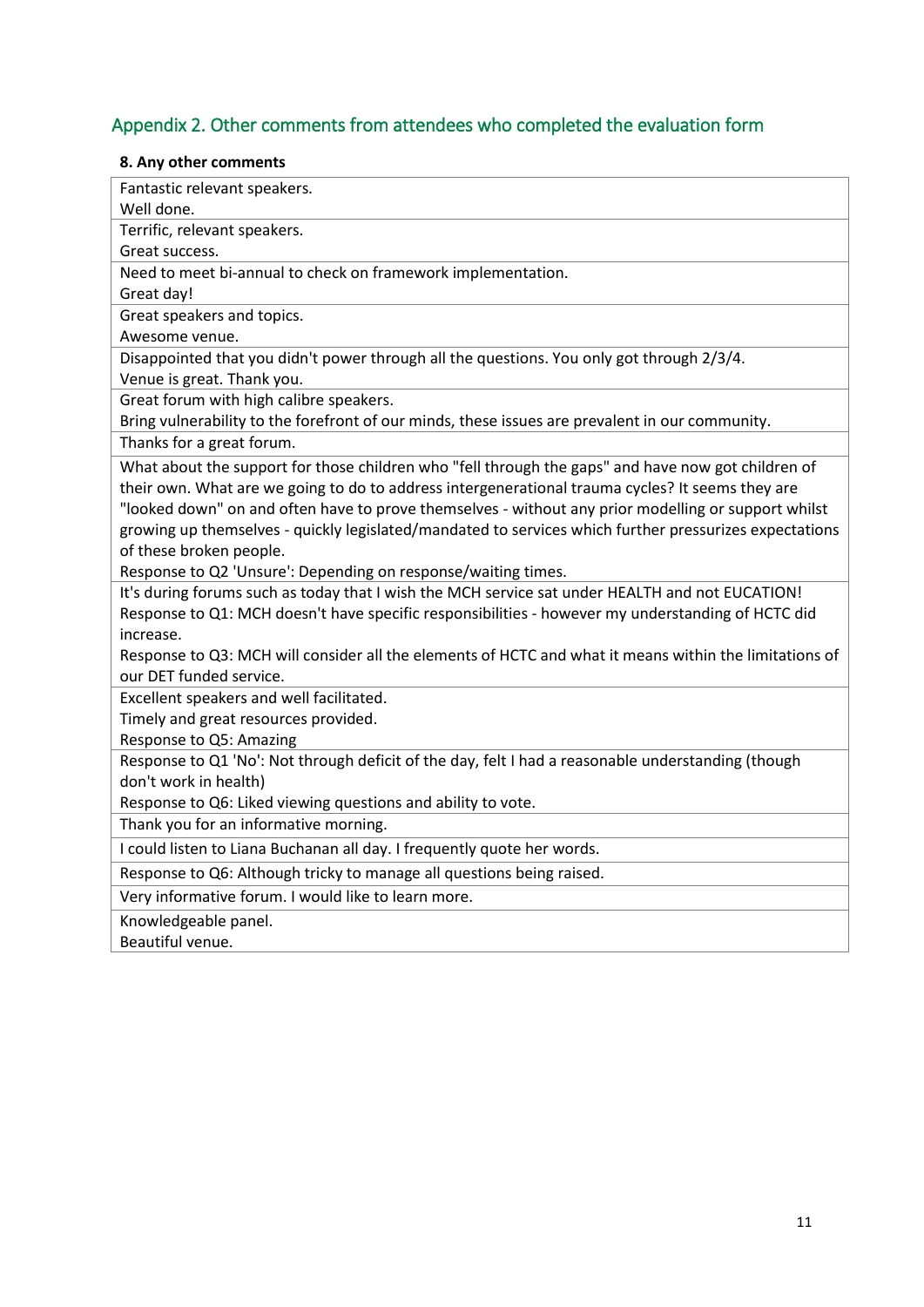### <span id="page-12-0"></span>Appendix 3. Poll Everywhere questions

### **Question: What do you want to ask the panel about improving health services responses to vulnerable children and their families?**

*\* A question is placed by one attendee and the vote number is at zero (0). When a person votes up or down, the number is moved by one (1) digit*

| Questions pre-prepared by facilitators and entered into Poll Everywhere                                                                                                                                                                            | Upvotes*            | Downvotes*                   |
|----------------------------------------------------------------------------------------------------------------------------------------------------------------------------------------------------------------------------------------------------|---------------------|------------------------------|
| Given that we are "mandated" if we have "formed a belief based on<br>reasonable grounds" - we have to report, not work with the family, not<br>refer to Child FIRST or another organisation Wont this increase the<br>reports to Child Protection? |                     | 0                            |
| What can our organisation do, that would increase our service from being<br>"culturally competent" to being truly collaborative with our Aboriginal<br>partners?                                                                                   | 3                   | $\Omega$                     |
| We can train our staff in how to recognise vulnerability, but in regional<br>areas, there are limited wrap around services to refer to and collaborate<br>with. How can you expect us to implement the framework in more remote<br>areas?          | $\overline{2}$      | $\mathbf{0}$                 |
| In my organisation I can't easily see the needs of children and families<br>reflected in our organisational strategic plan. What should I do?                                                                                                      | $\overline{2}$      | $\mathbf{0}$                 |
| We have heard a lot about the "Roadmap for Reform" $-$ is this relevant to<br>the HCTC framework?                                                                                                                                                  | $\overline{2}$      | $\mathbf{0}$                 |
| What role does community have in all of this?                                                                                                                                                                                                      | $\overline{2}$      | $\mathbf{0}$                 |
| All my work is directed to adults. So does this even apply to me?                                                                                                                                                                                  | $\mathbf 1$         | $\mathbf{1}$                 |
| What is the capacity of community-based Child Protection workers to<br>provide secondary consults and support to health service practitioners?                                                                                                     | 1                   | $\Omega$                     |
| Will Child FIRST remain the same when it is integrated into The Orange<br>Door?                                                                                                                                                                    | $\mathbf{1}$        | $\Omega$                     |
|                                                                                                                                                                                                                                                    |                     |                              |
| New questions asked by the audience<br>When a principal in Queensland calls child protection with a concern about                                                                                                                                  | <b>Upvotes</b><br>7 | <b>Downvotes</b><br>$\Omega$ |
| a child, 2 officers (with badges) visit the home and investigate. In Bendigo a<br>similar notification results in a phone call from Anglicare "to check                                                                                            |                     |                              |

| everything is ok". Why is there such a difference between practice?                                                                                                                                                                                                                                                     |                |          |
|-------------------------------------------------------------------------------------------------------------------------------------------------------------------------------------------------------------------------------------------------------------------------------------------------------------------------|----------------|----------|
| On a practical aspect; Is there an evidence based model to identify and<br>assess vulnerable/struggling children which could be adopted in rural<br>Urgent care centres and community care services so we don't miss a single<br>case in our communities.                                                               | $\overline{7}$ | $\Omega$ |
| Unfortunately, access for vulnerable children and families often is<br>overlooked by services who prioritize medical over behavioral issues. How<br>can we assist those in need from a trauma informed practice point, when<br>services they need access to do not have trauma Informed priority.                       | 6              | $\Omega$ |
| When honoring the voice of the child, there are many barriers to overcome<br>- for example, the way trauma impacts memory and children's age and<br>developmental ability to create cohesive narratives. What are some of the<br>ways the panel recommends we approach listening and valuing children's<br>experiences? | 5              | $\Omega$ |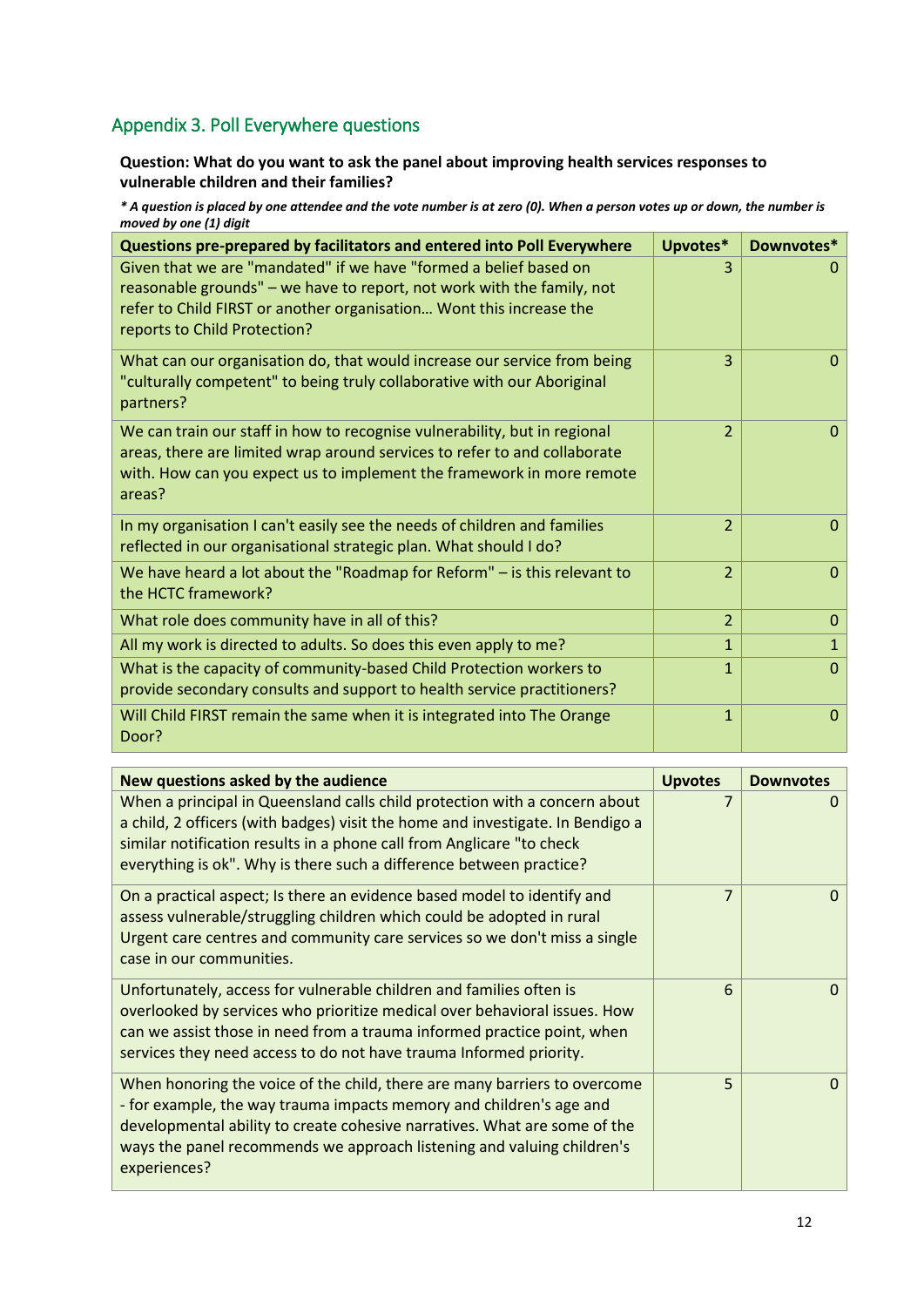### **Question: What do you want to ask the panel about improving health services responses to vulnerable children and their families?**

| * A question is placed by one attendee and the vote number is at zero (0). When a person votes up or down, the number is |  |
|--------------------------------------------------------------------------------------------------------------------------|--|
| moved by one (1) digit                                                                                                   |  |
|                                                                                                                          |  |

| Does the 600 closures for child protection include children that have<br>become to old for child protection. What supports exist for them?                                                                                                                                                                              | 4              | $\mathbf{0}$ |
|-------------------------------------------------------------------------------------------------------------------------------------------------------------------------------------------------------------------------------------------------------------------------------------------------------------------------|----------------|--------------|
| We are finding it difficult to gain traction for governance support and<br>leadership in health services for vulnerable children - do child protection<br>meet with health services CEOs and hospital teams within DHHS?                                                                                                | $\overline{4}$ | $\mathbf{0}$ |
| We need to recognize our systems as traumatized (targets, funding cycles,<br>prioritizing professionalism over compassion + overlooking factors that<br>lead to burnout). This perpetuates trauma for our vul. fam. How do we<br>overcome barriers to create reflective spaces where TI practice can<br>become reality? | $\overline{4}$ | 0            |
| As there is so much concern for the unborn child, why aren't<br>you/we/someone lobbying government to allow compulsory safe keeping<br>of the pregnant woman to protect the baby to be. Currently Victorian Law<br>does not provide any protection to an unborn baby.                                                   | $\overline{4}$ | $\mathbf{0}$ |
| Does the information sharing scheme include the use of IT communication<br>systems?                                                                                                                                                                                                                                     | 3              | $\mathbf{0}$ |
| Liana mentioned unborn reports. What improved responses would you like<br>to see in relation to these?                                                                                                                                                                                                                  | 3              | $\mathbf{0}$ |
| What practical (realistic) supports are available for children to access<br>tertiary health care, eg appointments at RCH are available? PATS is a<br>delayed scheme that is fine for reimbursement of costs but for families<br>with vulnerable children, this is unhelpful as they don't have the funds to<br>outlay.  | $\overline{2}$ | $\mathbf{0}$ |
| It has been advised to us as practitioners in housing and homeless support<br>that all community members are legislated to report knowledge of sexual<br>and physical abuse of children to Child Protection. Is this not the case?                                                                                      | 1              | $\mathbf 0$  |
| I understand that it is difficult for an organisation to make connections with<br>Aboriginal groups and to make internal improvements for accessibility for<br>Aboriginal families without staff from that community. Can Sonya<br>elaborate on this please and tell us where and how to start?                         | $\mathbf{1}$   | 0            |
| If information sharing is so important, why doesn't government introduce a<br>statewide record system for eg: health, welfare and family safety etc? This<br>way we could all share on the one data platform.                                                                                                           | $\mathbf{1}$   | $\mathbf{0}$ |
| If a school principal calls child protection in Queensland with concerns, 2<br>officers (with badges) will visit the child's home and investigate. The same<br>call in Bendigo triggers a phone call from Anglicare "just to check<br>everything at home us ok". Why is there such a discrepancy between<br>states?     | $\Omega$       | $\mathbf{0}$ |
| 72 hours to decide to proceed with child protection - what IT systems do<br>they use?                                                                                                                                                                                                                                   | 0              | $\mathbf{0}$ |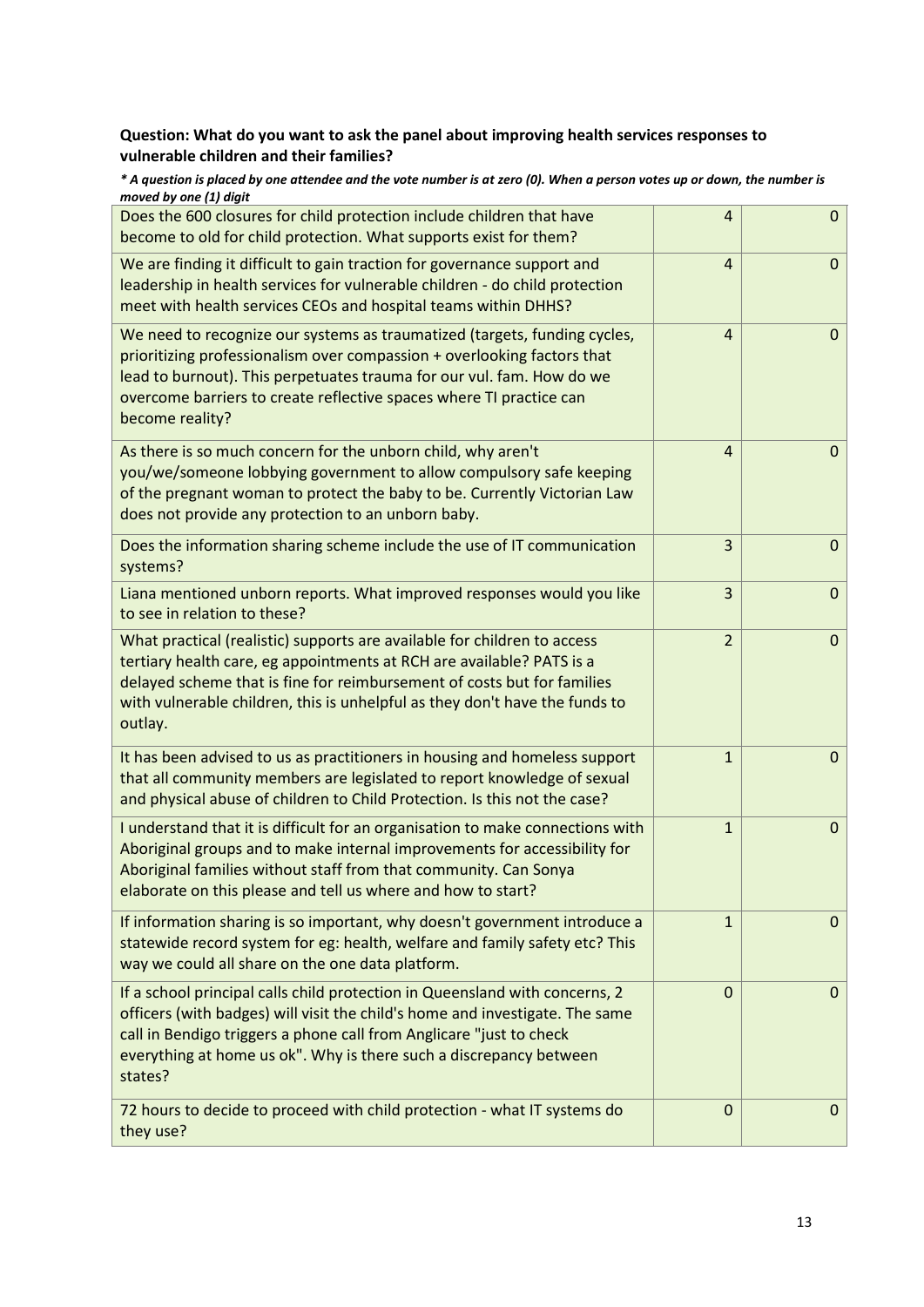### **Question: What do you want to ask the panel about improving health services responses to vulnerable children and their families?**

*\* A question is placed by one attendee and the vote number is at zero (0). When a person votes up or down, the number is moved by one (1) digit*

| If information sharing is so important to protect children, why doesn't<br>government introduce a single medical, health, welfare, safety etc. record<br>and system for each Victorian?                                                                             | 0        |          |
|---------------------------------------------------------------------------------------------------------------------------------------------------------------------------------------------------------------------------------------------------------------------|----------|----------|
| What do we need to do to improve engagement with disengaged families                                                                                                                                                                                                | $\Omega$ | 0        |
| Liana mentioned unborn reports                                                                                                                                                                                                                                      | $\Omega$ | 0        |
| The information sharing legislation changes has significant implications for<br>practice. Why has the roll out being so poorly co-ordinated and why has<br>there been such limited training and development opportunities for the<br>very broad workforce affected? | $\Omega$ | $\Omega$ |
| What consideration has been given to cross border issues and different<br>legislations in particular for those towns on the border accessing health<br>services.                                                                                                    | $\Omega$ | O        |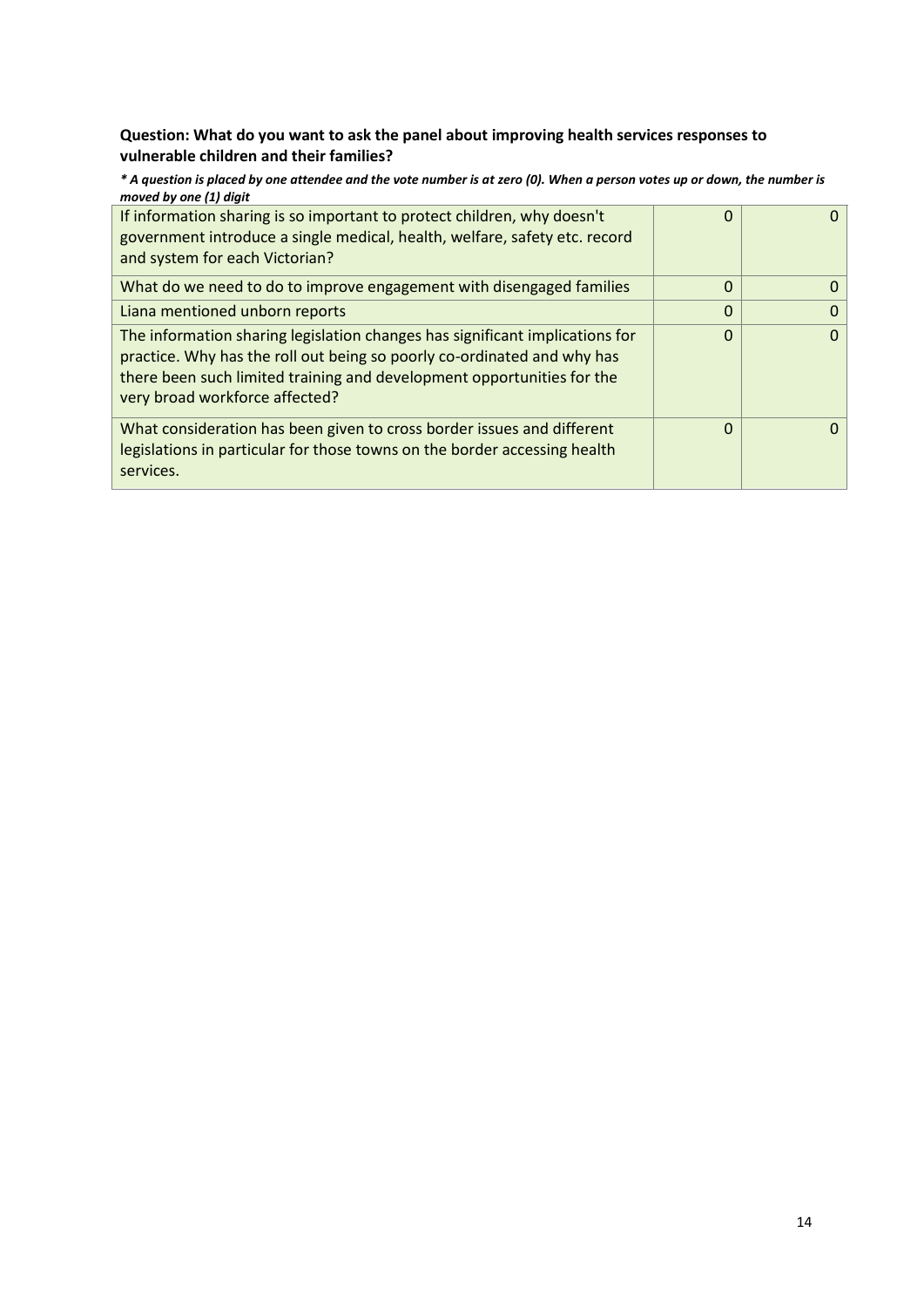### <span id="page-15-0"></span>Appendix 4. Forum agenda

Improving Healthcare for Vulnerable Children in the Loddon Area, Victoria FORUM: Healthcare that Counts

**Program**



**28 November 2018 Fortuna Villa, Bendigo**

| $8.45 - 9.15$ am   | Arrive and register          |                                                    |
|--------------------|------------------------------|----------------------------------------------------|
| $9.15 - 9.30$ am   | Welcome to country           | Jida Gulpilil                                      |
|                    |                              | Dja Dja Wurrung Clans Aboriginal Corporation       |
| $9.30 - 9.45$ am   | Opening address              | <b>Anne Congleton</b>                              |
|                    |                              | Deputy Secretary, North Division, Department of    |
|                    |                              | <b>Health and Human Services</b>                   |
| $9.45 - 10.15$ am  | Presentation 1               | <b>Nathan Chapman</b>                              |
|                    | Healthcare that Counts -     | Loddon Area Director, Department of Health and     |
|                    | introduction to the          | <b>Human Services</b>                              |
|                    | Framework                    |                                                    |
| $10.15 - 10.45$ am | <b>Presentation 2</b>        | <b>Shane Wilson</b>                                |
|                    | Child Protection in Victoria | Assistant Director Child Protection, Loddon Area,  |
|                    |                              | Department of Health and Human Services            |
| $10.45 - 11.05$ am | Morning tea break            |                                                    |
| $11.05 - 11.35$ am | <b>Presentation 3</b>        | <b>Sonya Parsons</b>                               |
|                    | Cultural safety and          | Aboriginal Liaison Officer, Echuca Regional Health |
|                    | inclusive practice           |                                                    |
| $11.35 - 12.05$ pm | Presentation 4               | Liana Buchanan                                     |
|                    | Collaborating to support     | Principal Commissioner for Children and Young      |
|                    | and protect children         | People, Victoria                                   |
| $12.05 - 12.25$ pm | Implementing the HCTC        | <b>Rhani Dean-Talbett</b>                          |
|                    | Framework - the Loddon       | Project Coordinator, Central Victorian Primary     |
|                    | project                      | Care Partnership                                   |
| $12.25 - 1.25$ pm  | Panel discussion             | A facilitated Q&A with the four key presenters     |
|                    | Creating change together     |                                                    |
| $1.25 - 1.30$ pm   | Forum close                  |                                                    |
| $1.30 - 2.15$ pm   | Lunch                        |                                                    |
|                    |                              |                                                    |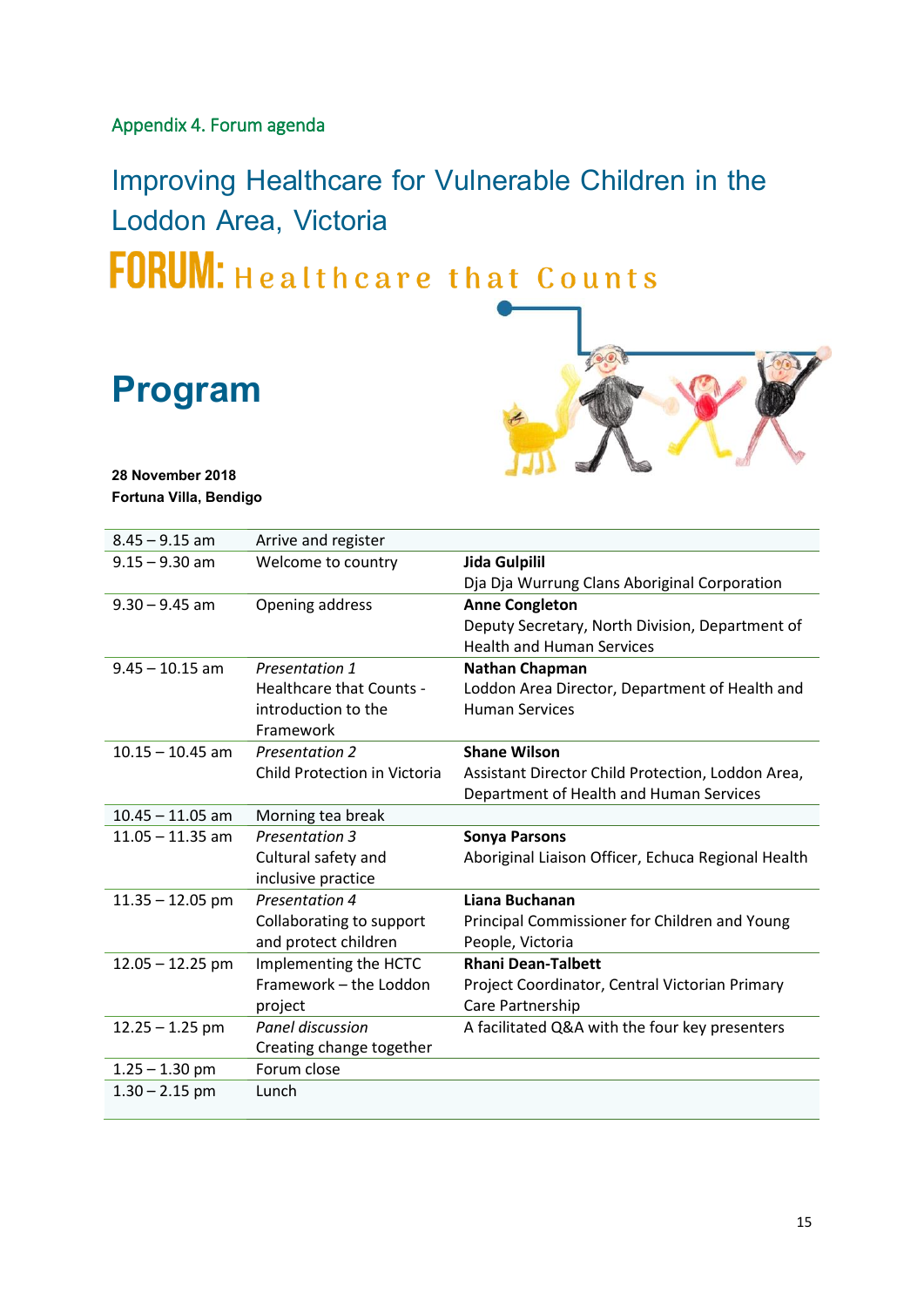# **Presenters**

# Respected industry leaders and experts in their fields







#### **Deputy Secretary, North Division, Department of Health and Human Services**

Prior to becoming Deputy Secretary, Ms Congleton held senior roles in the Department of Health and Human Services including the Deputy Secretary, Community Participation, Health and Wellbeing and Deputy Secretary for the West Division. She has worked across many parts of the Department in policy, program development, corporate resources and service delivery. Prior to joining the Department, Ms Congleton held senior roles in the Department of Treasury and Finance and the Department of Justice and Regulation. She is passionate about driving better outcomes for clients and communities and working with people to achieve this.

#### **Shane Wilson**

### **Assistant Director Child Protection, Loddon Area, Department of Health and Human Services**

Shane Wilson was a Senior Child, Youth and Families expert within Child Protection and Service Delivery with 27 years' experience gained across State Governments in Queensland and Victoria, and most recently within Australia's leading social purpose organisation, Life Without Barriers (LWB). He has led the delivery and oversight of 'end-to end' child protection services and children, youth and families service, across metropolitan and regional communities. Mr Wilson brings an innovative, people and outcomes driven approach and a strong platform of continuous improvement to program delivery in Child, Youth and Families.

#### **Liana Buchanan**

#### **Principal Commissioner for Children and Young People; Part-time Commissioner of the Victorian Law Reform Commission**

Ms Buchanan commenced as Principal Commissioner for Children and Young People in April 2016. As Principal Commissioner, she is responsible for regulating organisations that work with children, oversighting services for vulnerable children and young people, and promoting the rights, interests and wellbeing of children and young people in Victoria. Ms Buchanan has held a range of roles focused on oversight and system reform for people experiencing disadvantage and those affected by family and sexual violence. These roles include Director, Office of Correctional Services Review, Executive Officer of the Federation of Community Legal Centres and roles in the Equal Opportunity Commission, Department of Justice and Women's Legal Service (S.A).